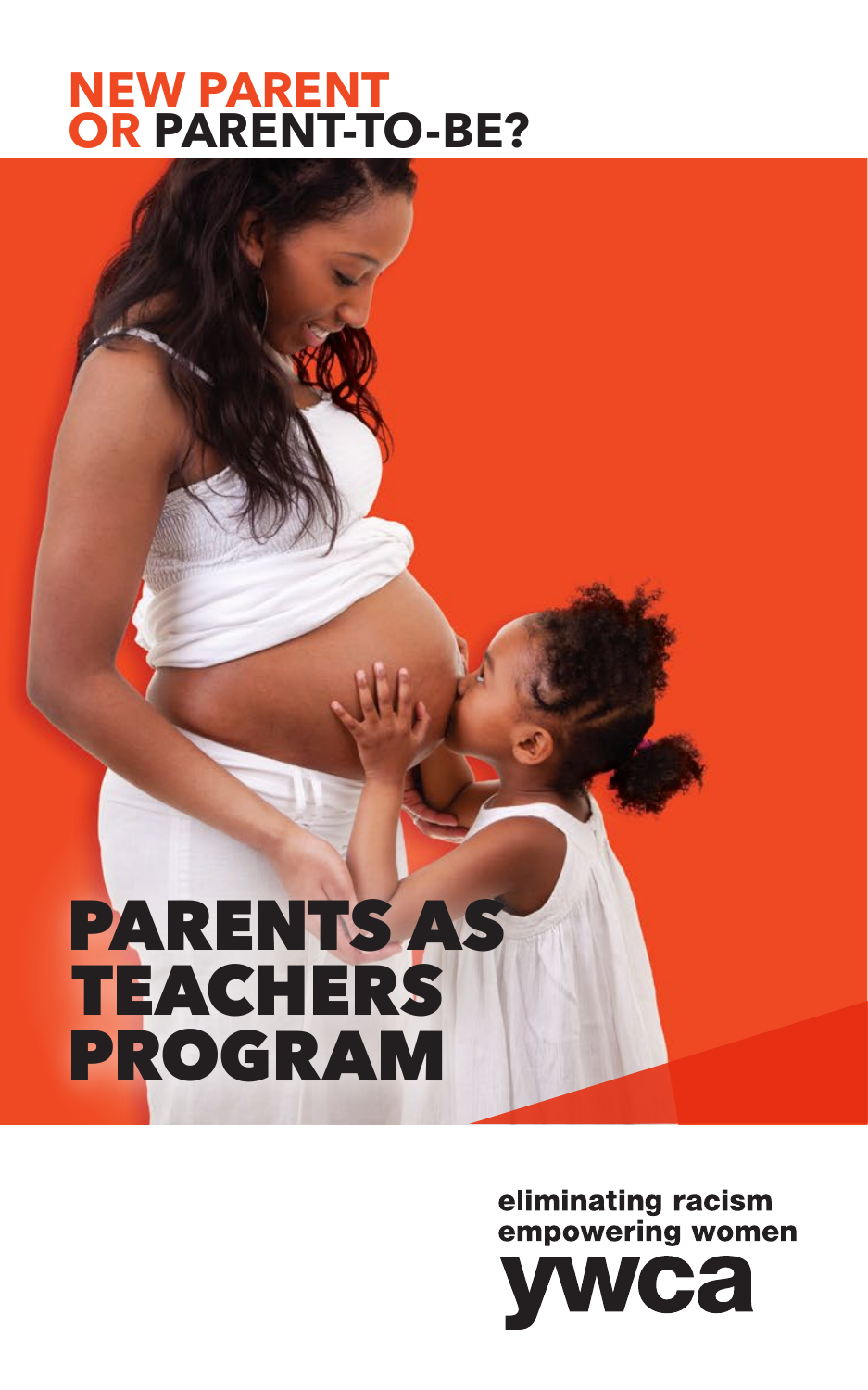**IT'S ABOUT WHOLE FAMILY SUCCESS, BECAUSE WHEN YOU DO WELL, YOUR CHILD DOES WELL.**

**How will Parents as Teachers support me** and my child?

**YWCA** staff supported me and my baby in staying on the right track. They also taught me about important milestones for my child, and ways I could support my baby to prepare her for success once she was in school. I always felt I had someone to talk to and support me at the YWCA.

We know that all parents want what's best for their child, but being a new parent can be a challenge. We believe parents are their child's first and most important teachers and the YWCA Parents as Teachers Program supports you in this role.

Our free program partners with you to get your child ready for kindergarten and on the path for success. We use the Parents as Teachers curriculum to support you in the parenting process, with a focus on early childhood.

**Your child's success starts** with **VOU!** Children involved in this program build larger vocabularies, increase reading scores, and are better prepared for kindergarten.



#### Who is Parents as Teachers for?

Our program staff partner with young women and men ages 13-29 who are pregnant with their first child or who have a child under the age of 4. This program is designed for parents who want to build a healthy foundation for their family.

### What can I expect from Parents as Teachers?

- Fun, personalized home visits
- Monthly group activities
- Developmental screenings
- Access to other community resources
- Support in reaching goals such as employment, childcare, housing, and more!